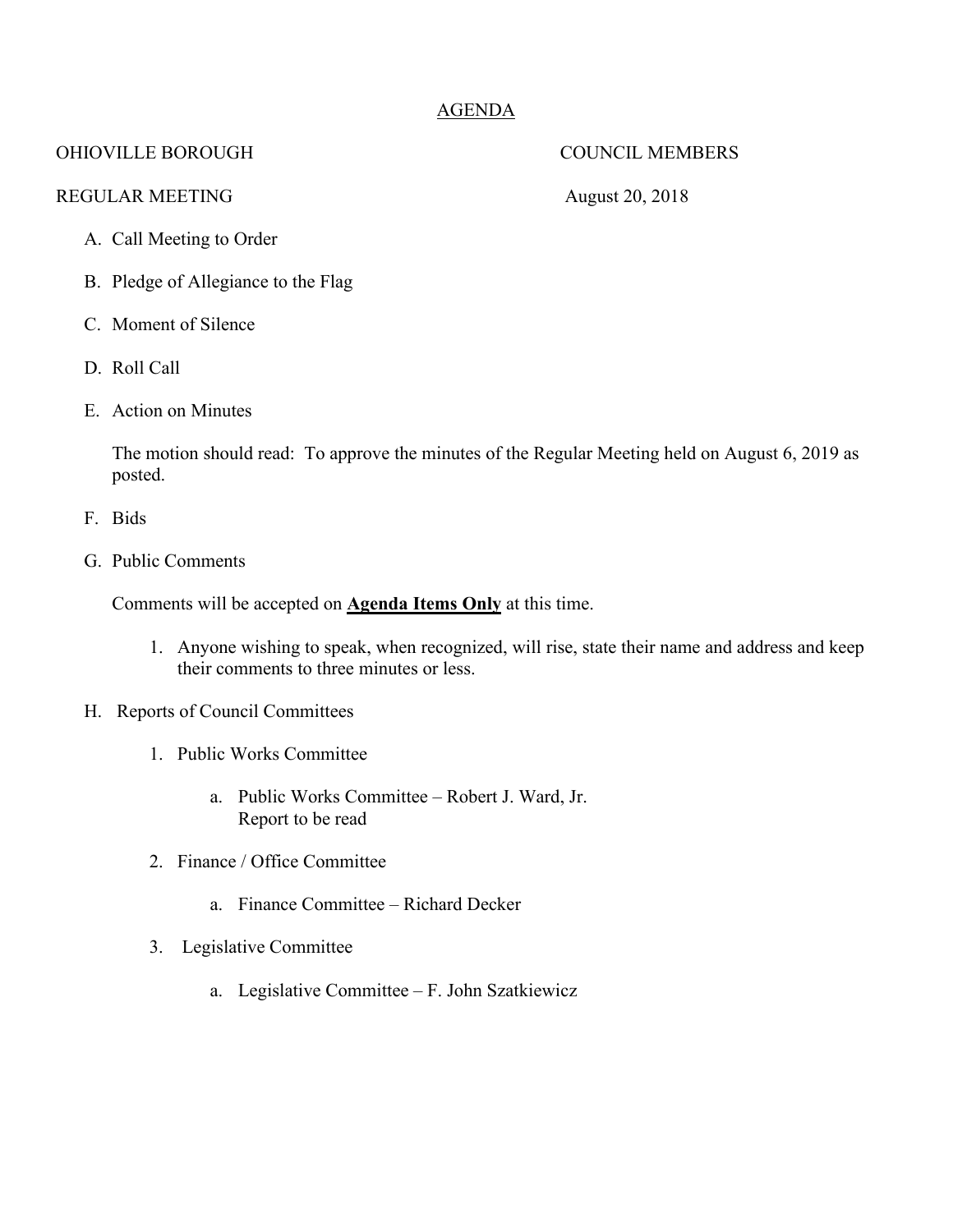- 4. Public Utilities Committee
	- a. Public Utilities Committee Richard Jackson
- 5. Public Safety Committee
	- a. Fire Committee Denise Cox
	- b. Police Committee Denise Cox
- 6. Recreation Committee
	- a. Recreation Committee Lucas Hill
- I. Reports of Officers
	- 1. Mayor's Report Report to be read
	- 2. Secretary No Report
	- 3. Treasurer
		- a. Treasurer's report submitted for acceptance for the month of July 2019.
			- 1. Treasurer Report (Book Balances)
			- 2. Bank Balances (Page 3 of Bill List No. 8)
			- 3. The motion should read: To accept the Treasurers Report for the month ending July 31, 2019
	- 4. Planning Commission No Report
	- 5. Emergency Coordinator No report